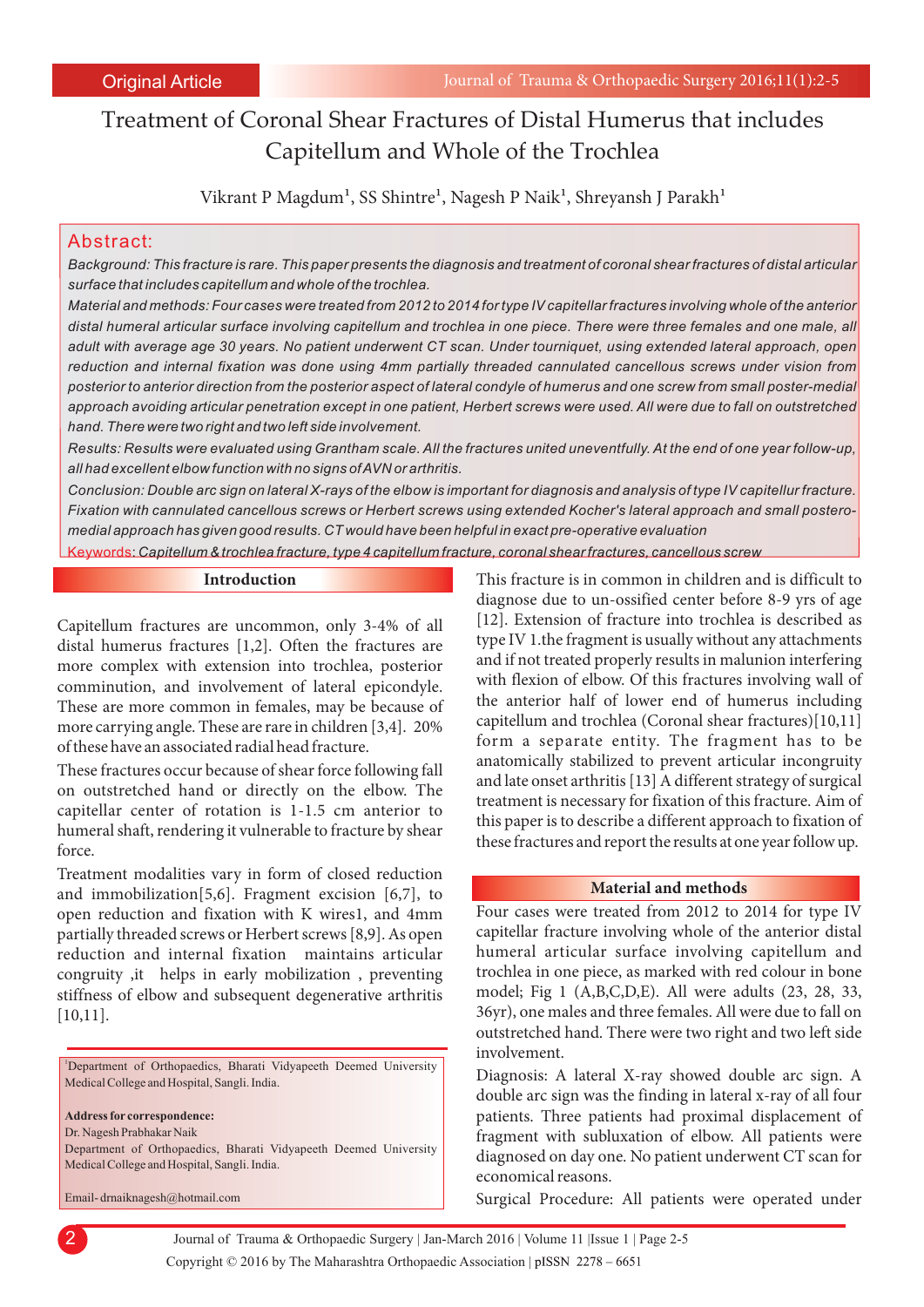## Magdum et al

#### www.jtojournal.com





Kocher's approach. The extensor origin was elevated subperiosteally including extensor carpi radialis longus. The origin of lateral ligamentous complex from lateral epicondyle was not disturbed. The exposure was extended distally between anconeus and extensor carpi ulnaris. Keeping the forearm pronated the extensor carpi ulnaris is elevated anteriorly. This allowed the surgeon to reflect the soft tissues to keep the bone levers over the medial column. The extensive exposure aided in keeping a bone lever over medial aspect of distal humerus, thus helping in visualization of entire articular surface of distal humerus to visualize the fracture; (Fig 2A).

The fracture was reduced by visualising anterior articular surface and held reduced with smooth K wires and/or with help of retractor and artery forceps (Fig 2B).

Definitive stabilisation was done with two 4.0 mm cannulated cancellous screws over guide wire from posterior to anterior direction from posterior aspect of lateral condyle (Fig 2C). Since articular surface was visible completely, penetration by screw threads was avoided under vision. For fixation of medial flange of trochlea, an additional small posterior-medial incision was taken behind medial epicondyle (Fig 2D) and ulnar nerve was retracted medially and guide wire is passed through groove between medial flange of trochlea and medial epicondyle from posterior to anterior and one partially threaded 4.0 mm cancellous screw was passed from posterior to anterior, keeping anterior exit of guide wire under vision through lateral incision to avoid thread penetration into joint surface (Fig 3).

In one patient, Herbert screws were used from posterior to

screws (Fig 4). The joint was irrigated and small fragments and grit was removed. Wound was sutured in layers over suction drain. Pressure bandage was given.

A plaster of paris slab was given in all cases with elbow at 90 degrees of flexion and forearm in neutral rotation. The patients were mobilized out of posterior slab after three weeks. Range of motion exercises were started under supervision of physiotherapist from three weeks and gradually increased to six weeks (Fig 5). Radiological follow up was done at six weeks, three months, six months and one year.

At one year follow up the elbows were tested for range of movements and instability and radiological assessment for avascular necrosis, arthritis, heterotrophic ossification.

Assessment was done by Grantham elbow assessment method based on stability, pain and range of movements, which is easy to follow [14]. Excellent - normal stability, no pain and full range of movements, good - less than 10<sup>o</sup> of instability, mild pain and less than  $40<sup>o</sup>$  restriction in range of movements, fair 10-15<sup>°</sup> of instability, moderate pain or  $40-60^{\circ}$  of loss in range of motion, poor -  $15^{\circ}$  or greater instability, troublesome pain, or  $60^{\circ}$  or more of loss in range of motion.

#### **Observations and results**

All four fractures united well. At final follow up all patients had full flexion. However two patients had fixed flexion deformity of 10 degrees at the end of one year. None of the patients had instability. None of the patients had avascular necrosis, arthritis, heterotrophic ossification at the end of one year. None of the four patients developed ulnar



Figure 2 A-Lateral exposure showing the fracture. B - Lateral exposure showing reduced Capitellar Fragment and held with artery forceps and retractor. C- Guide wire for Cannulated cancellous Screw from posterior to anterior. D- Medial incision for passing medial cannulated cancellous screw from posterior to anterior.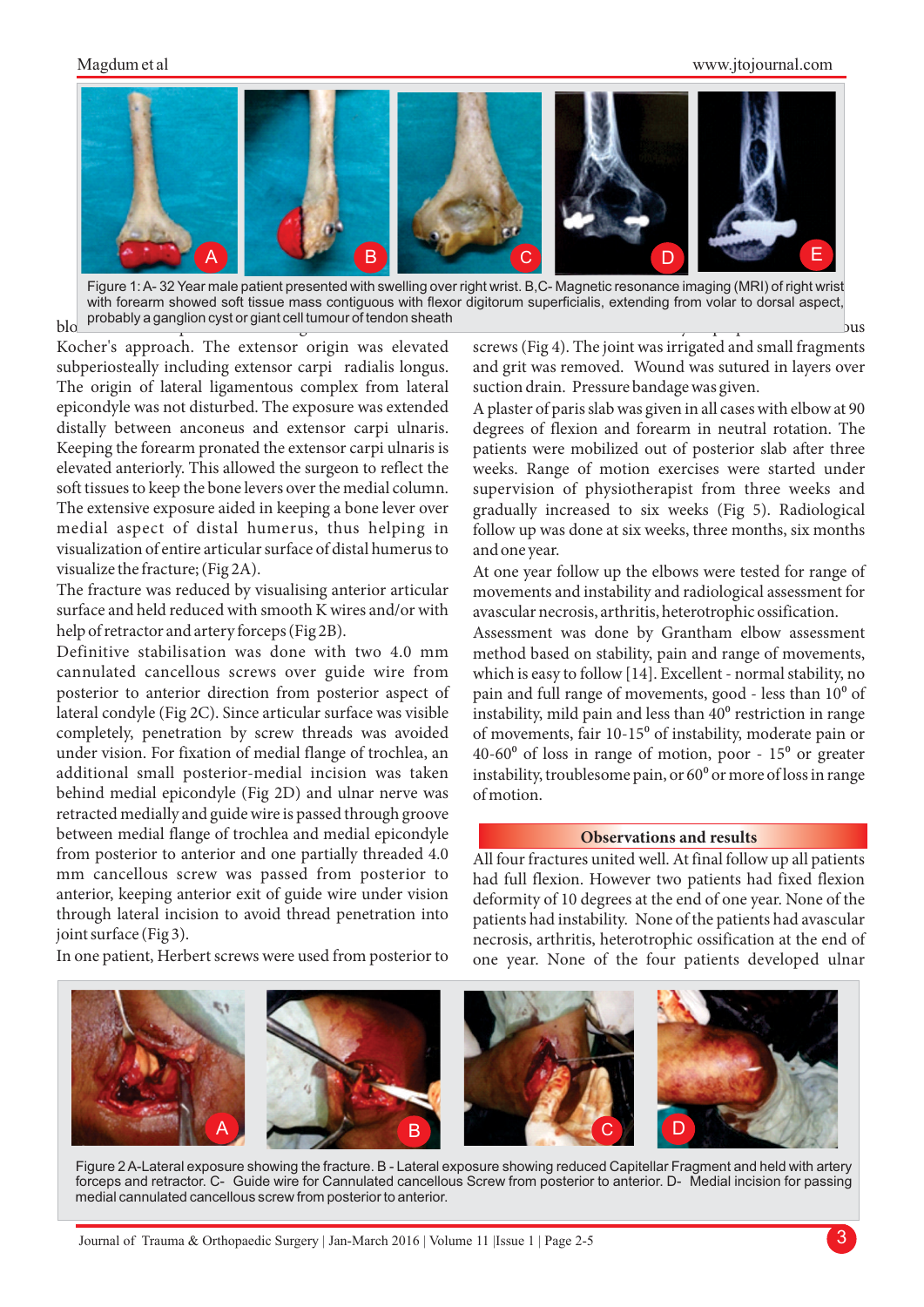

Figure 3: A-Pre-op x-ray and B-post-op x-rays showing fixation of the fracture with 4mm cannulated cancellous screws



## neuritis.

## **Discussion**

Fractures of the capitellum are rare injuries [1,4]. Reportedly, fracture is more common in females with male to female ratio 1:3 [11], three out of four cases in present series Figure 5: Six week clinical were females. 20% of capitular

follow up showing flexion of elbow

fractures have an associated radial head fracture [15].

In present series mechanism of injury is usually fall on outstretched hand imparting a shearing force on Capitellum. Maximum force transmission through the radial head to the Capitellum occurs at zero to thirty degrees of elbow flexion [15].

Proper visualization of capitular fragment is sometimes not possible in routine radiographic views of the elbow and a radial head capitellum view may help in better delineation of fracture personality [16]. As per Fowls and Kassab, properly positioned lateral view is necessary for diagnosis with the fracture easily missed if the view is slightly oblique [7]. A capitellum fracture is often missed in emergency setting as the outline of the lower end of humerus is intact. In present series, three patients had subluxation so, the diagnosis was obvious. Only one patient had undisplaced fracture which was diagnosed on day one, no fracture was missed at first encounter.

A comparative view of opposite elbow or CT scan will help in diagnosis. A CT scan delineates the fracture more clearly [12] and helps the surgeon to plan the approach since , if the fragment is displaced medially , another medial approach may be needed for reduction. No patient in present series underwent x-ray of opposite elbow or CT scan. Author feels that high index of clinical suspicion is necessary to come to correct diagnosis. A properly taken lateral x ray will show anterior and superior displacement of fragment which gives rise to characteristic 'double arc' sign . The sub-chondral bone of trochlea creates a double arc and if present, it signifies that part of trochlea is also involved [10]. In present series this sign was present in all four cases.

Extension into medial flange of trochlea was an intraoperative finding. However preoperative CT scan can give this information so that preoperative planning for a

Figure 4: A-Pre-op x-ray and B-post-op x-rays showing fixation of the fracture with Herbert screws.

medial screw can be done. No patient underwent CT scan in present series. However, author has planned for CT scan with 3-D reconstruction in further cases.

Radiological diagnosis is difficult in a child as capitellum is not fully ossified before age of 9-10 years [4]. In these cases an oblique radiograph or an arthrogram may be done. All cases in present series are adult, so this problem was not relevant.

Some authors advocated conservative treatment or excision of fragment [1]. Ochner reported, in 1996, successful outcome of closed reduction of closed fractures in nine cases with long term follow up [ 5]. In none of cases of present series closed reduction was attempted. Closed reduction of fracture can lead to early arthritis, loss of motion, or instability of elbow because of nonanatomical reduction [11].

Excision of fragment can lead to instability of elbow17. Excision to prevent avascular necrosis is suggested by few authors [12]. Fragment excision due to fear of avascular necrosis or redisplacement can lead to radiohumeral osteoarthritis or instability of elbow18. Alvarez2 advocated excision in 10 of 14 cases. In present series , none of the patients developed avascular necrosis, osteoarthritis or instability of elbow. Author feels that fear of these complications should not obviate the surgeon from anatomically reducing this fracture and rigidly fixing it.

Approaches described include lateral approach (modified Kocher approach) 9,12. Posterior approach with olecranon osteotomy9 by Sano for proper visualization of trochlea. He feels this approach is useful if fixation of trochlea is also needed. In present series only lateral approach was used with medial retraction with a lever on medial column visualized whole of anterior aspect including trochlea very well.

Fixation of the fractures involving whole of the trochlea could be very well done through lateral approach and a small posteromedial approach to retract ulnar nerve was advocated by author which led to good fixation.

Screws inserted from posterior to anterior (PA) direction have more biomechanical stability than anteroposterior screws and this prevents damage to articular cartilage19. Moreover, purchase of screws is more in PA directed screws, and splintering of the subchondral bone due to countersinking is less19.In present series all screws were

4